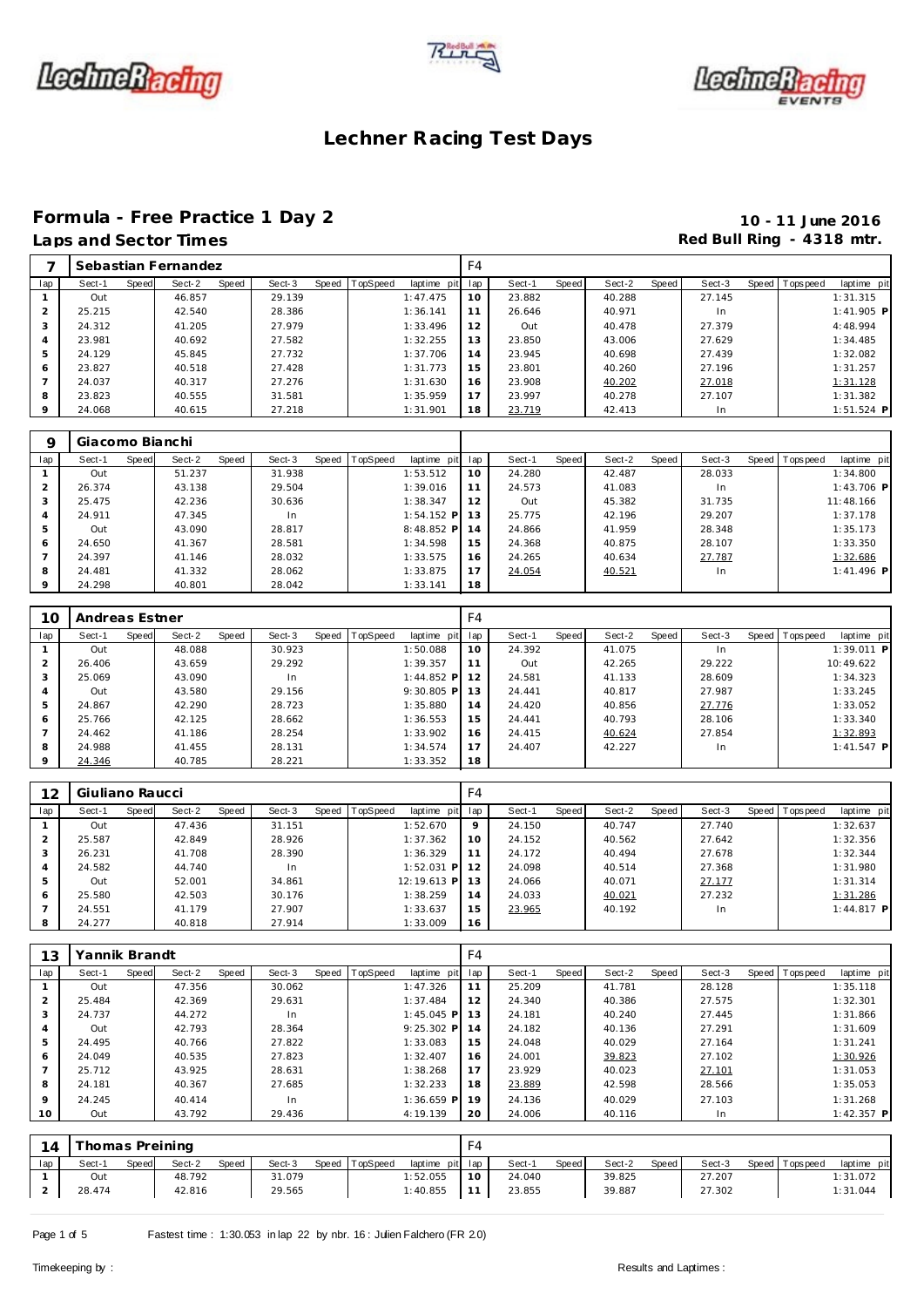





# **Formula - Free Practice 1 Day 2 10 - 11 June 2016**

## Red Bull Ring - 4318 mtr.

|   | __________ |        |        |              |    |          |        |        |            |
|---|------------|--------|--------|--------------|----|----------|--------|--------|------------|
|   | 24.688     | 41.261 | 28.681 | 1:34.630     |    | 23.836   | 39.864 | 27.073 | 1:30.773   |
| 4 | 8:28.093   | 41.794 | 28.227 | $9:38.114$ P | 13 | 23.970   | 39.844 | 27.675 | 1:31.489   |
|   | 24.303     | 40.825 | 28.070 | 1:33.198     | 14 | 3:52.827 | 48.769 | 28.335 | 5:09.931 F |
|   | 24.185     | 40.441 | 27.752 | 1:32.378     | -5 | 24.022   | 39.873 | 27.372 | 1:31.267   |
|   | 24.012     | 40.267 | 27.403 | 1:31.682     | 16 | 23.878   | 39.905 | 27.099 | 1:30.882   |
| 8 | 24.011     | 40.058 | 27.299 | 1:31.368     |    | 23.768   | 39.707 | 27.141 | 1:30.616   |
|   | 23.892     | 40.224 | 27.354 | 1:31.470     | 18 |          |        |        |            |

| 15  | Michi Waldherr |       |        |       |        |       |          |              | F4  |        |       |        |       |        |                |              |
|-----|----------------|-------|--------|-------|--------|-------|----------|--------------|-----|--------|-------|--------|-------|--------|----------------|--------------|
| lap | Sect-1         | Speed | Sect-2 | Speed | Sect-3 | Speed | TopSpeed | laptime pit  | lap | Sect-1 | Speed | Sect-2 | Speed | Sect-3 | Speed Topspeed | laptime pit  |
|     | Out            |       | 59.185 |       | 36.517 |       |          | 2:08.979     |     | 24.145 |       | 42.308 |       | 27.881 |                | 1:34.334     |
| 2   | 33.500         |       | 54.298 |       | 33.198 |       |          | 2:00.996     | 12  | 24.156 |       | 40.348 |       | 27.645 |                | 1:32.149     |
| 3   | 28.425         |       | 46.524 |       | In     |       |          | $1:57.191$ P | 13  | 24.065 |       | 40.189 |       | 27.430 |                | 1:31.684     |
| 4   | Out            |       | 43.249 |       | 28.411 |       |          | 8:08.957     | 14  | 23.961 |       | 40.226 |       | 27.101 |                | 1:31.288     |
| 5   | 24.526         |       | 41.312 |       | 27.854 |       |          | 1:33.692     | 15  | 24.070 |       | 40.202 |       | 27.238 |                | 1:31.510     |
| 6   | 24.374         |       | 40.633 |       | In     |       |          | $1:39.317$ P | 16  | 23.779 |       | 49.682 |       | 35.601 |                | 1:49.062     |
|     | Out            |       | 51.970 |       | 32.807 |       |          | 5:21.906     | 17  | 27.962 |       | 48.725 |       | 27.812 |                | 1:44.499     |
| 8   | 28.435         |       | 44.451 |       | 29.493 |       |          | 1:42.379     | 18  | 23.998 |       | 40.119 |       | 27.113 |                | 1:31.230     |
| 9   | 25.129         |       | 41.761 |       | 28.008 |       |          | 1:34.898     | 19  | 24.044 |       | 40.576 |       | 27.722 |                | 1:32.342     |
| 10  | 24.291         |       | 40.475 |       | 27.697 |       |          | 1:32.463     | 20  | 24.035 |       | 40.130 |       | In.    |                | $1:41.215$ P |

| 15              | Driver <sub>1</sub> |       |        |       |        |                |             | $Fr$ 2.0 |        |       |        |       |        |                |              |
|-----------------|---------------------|-------|--------|-------|--------|----------------|-------------|----------|--------|-------|--------|-------|--------|----------------|--------------|
| lap             | Sect-1              | Speed | Sect-2 | Speed | Sect-3 | Speed TopSpeed | laptime pit | lap      | Sect-1 | Speed | Sect-2 | Speed | Sect-3 | Speed Topspeed | laptime pit  |
|                 | Out                 |       | 46.814 |       | 32.057 |                | 1:47.014    | 11       | 24.253 |       | 41.245 |       | 27.577 |                | 1:33.075     |
| $\overline{2}$  | 25.751              |       | 43.562 |       | 29.572 |                | 1:38.885    | 12       | 24.162 |       | 41.217 |       | 27.752 |                | 1:33.131     |
| 3               | 24.956              |       | In     |       | In     |                | 10:01.047 P | 13       | 24.386 |       | 41.080 |       | In.    |                | $1:47.728$ P |
| 4               | Out                 |       | 44.031 |       | 29.507 |                | 3:34.945    | 14       | Out    |       | 41.482 |       | 28.377 |                | 4:24.449     |
| 5               | 24.697              |       | 43.528 |       | 28.138 |                | 1:36.363    | 15       | 24.699 |       | 40.910 |       | 27.487 |                | 1:33.096     |
| 6               | 24.628              |       | 41.517 |       | 28.073 |                | 1:34.218    | 16       | 24.240 |       | 41.312 |       | 27.375 |                | 1:32.927     |
|                 | 24.134              |       | 41.848 |       | 28.012 |                | 1:33.994    | 17       | 23.933 |       | 40.316 |       | 27.445 |                | 1:31.694     |
| 8               | 24.290              |       | 41.355 |       | 27.929 |                | 1:33.574    | 18       | 24.076 |       | 40.526 |       | 27.473 |                | 1:32.075     |
| 9               | 24.126              |       | 41.080 |       | 27.992 |                | 1:33.198    | 19       | 23.988 |       | 40.541 |       | 27.540 |                | 1:32.069     |
| 10 <sup>°</sup> | 24.181              |       | 41.527 |       | 27.671 |                | 1:33.379    | 20       | 24.042 |       | 43.577 |       | In.    |                | $1:51.660$ P |

| 16             | Julien Falchero |       |        |       |        |                |              | FR 2.0 |        |       |        |       |        |                  |              |
|----------------|-----------------|-------|--------|-------|--------|----------------|--------------|--------|--------|-------|--------|-------|--------|------------------|--------------|
| lap            | Sect-1          | Speed | Sect-2 | Speed | Sect-3 | Speed TopSpeed | laptime pit  | lap    | Sect-1 | Speed | Sect-2 | Speed | Sect-3 | Speed   Topspeed | laptime pit  |
|                | Out             |       | 48.850 |       | 31.648 |                | 1:47.448     | 13     | 23.651 |       | 39.480 |       | 27.268 |                  | 1:30.399     |
| $\overline{2}$ | 26.054          |       | 42.820 |       | 29.601 |                | 1:38.475     | 14     | 23.688 |       | 39.454 |       | 26.948 |                  | 1:30.090     |
| 3              | 24.524          |       | 41.371 |       | 29.315 |                | 1:35.210     | 15     | 23.685 |       | 39.556 |       | 27.048 |                  | 1:30.289     |
| 4              | 24.098          |       | 42.954 |       | In     |                | $1:49.178$ P | 16     | 23.663 |       | 39.604 |       | 27.009 |                  | 1:30.276     |
| 5              | Out             |       | 41.858 |       | 28.462 |                | 8:50.789 P   | 17     | 23.615 |       | 39.886 |       | In     |                  | $1:39.688$ P |
| 6              | 24.140          |       | 40.459 |       | 29.243 |                | 1:33.842     | 18     | Out    |       | 40.509 |       | 27.431 |                  | 3:45.096     |
|                | 23.931          |       | 40.360 |       | 27.966 |                | 1:32.257     | 19     | 23.902 |       | 40.071 |       | 26.972 |                  | 1:30.945     |
| 8              | 23.820          |       | 43.452 |       | 27.747 |                | 1:35.019     | 20     | 23.654 |       | 39.710 |       | 27.182 |                  | 1:30.546     |
| 9              | 23.607          |       | 40.241 |       | 27.524 |                | 1:31.372     | 21     | 23.613 |       | 39.454 |       | 27.413 |                  | 1:30.480     |
| 10             | 23.749          |       | 39.955 |       | 27.353 |                | 1:31.057     | 22     | 23.785 |       | 39.521 |       | 26.747 |                  | 1:30.053     |
| 11             | 23.652          |       | 39.734 |       | 27.505 |                | 1:30.891     | 23     | 23.588 |       | 39.577 |       | In     |                  | $1:44.739$ P |
| 12             | 23.674          |       | 39.536 |       | 27.035 |                | 1:30.245     | 24     |        |       |        |       |        |                  |              |

|                | Diego Ciantini |       |        |       |        |                |              | F <sub>4</sub> |        |       |        |       |        |                |              |
|----------------|----------------|-------|--------|-------|--------|----------------|--------------|----------------|--------|-------|--------|-------|--------|----------------|--------------|
| lap            | Sect-1         | Speed | Sect-2 | Speed | Sect-3 | Speed TopSpeed | laptime pit  | lap            | Sect-1 | Speed | Sect-2 | Speed | Sect-3 | Speed Topspeed | laptime pit  |
|                | Out            |       | 49.299 |       | 30.736 |                | 1:51.298     | 12             | 24.181 |       | 40.699 |       | In     |                | $1:41.698$ P |
| 2              | 25.920         |       | 42.747 |       | 29.905 |                | 1:38.572     | 13             | Out    |       | 41.130 |       | 27.681 |                | 6:23.174     |
| 3              | 25.323         |       | 41.772 |       | 29.616 |                | 1:36.711     | 14             | 24.244 |       | 40.212 |       | 27.363 |                | 1:31.819     |
| $\overline{4}$ | 25.153         |       | 42.248 |       | In.    |                | $1:49.599$ P | 15             | 24.077 |       | 40.159 |       | 27.381 |                | 1:31.617     |
| 5              | Out            |       | 41.230 |       | 28.381 |                | $8:57.493$ P | 16             | 24.036 |       | 40.847 |       | 27.454 |                | 1:32.337     |
| 6              | 24.380         |       | 41.234 |       | 27.985 |                | 1:33.599     | 17             | 24.063 |       | 40.033 |       | 27.272 |                | 1:31.368     |
|                | 24.245         |       | 40.870 |       | 27.536 |                | 1:32.651     | 18             | 23.923 |       | 40.269 |       | 27.349 |                | 1:31.541     |
| 8              | 24.333         |       | 40.964 |       | 27.586 |                | 1:32.883     | 19             | 24.021 |       | 40.036 |       | 27.048 |                | 1:31.105     |
| 9              | 24.246         |       | 41.207 |       | 27.775 |                | 1:33.228     | 20             | 23.991 |       | 40.346 |       | 28.178 |                | 1:32.515     |
| 10             | 24.192         |       | 40.432 |       | 27.502 |                | 1:32.126     | 21             | 26.984 |       | 47.355 |       | In.    |                | $1:53.875$ P |
| 11             | 24.281         |       | 40.399 |       | 27.374 |                | 1:32.054     | 22             |        |       |        |       |        |                |              |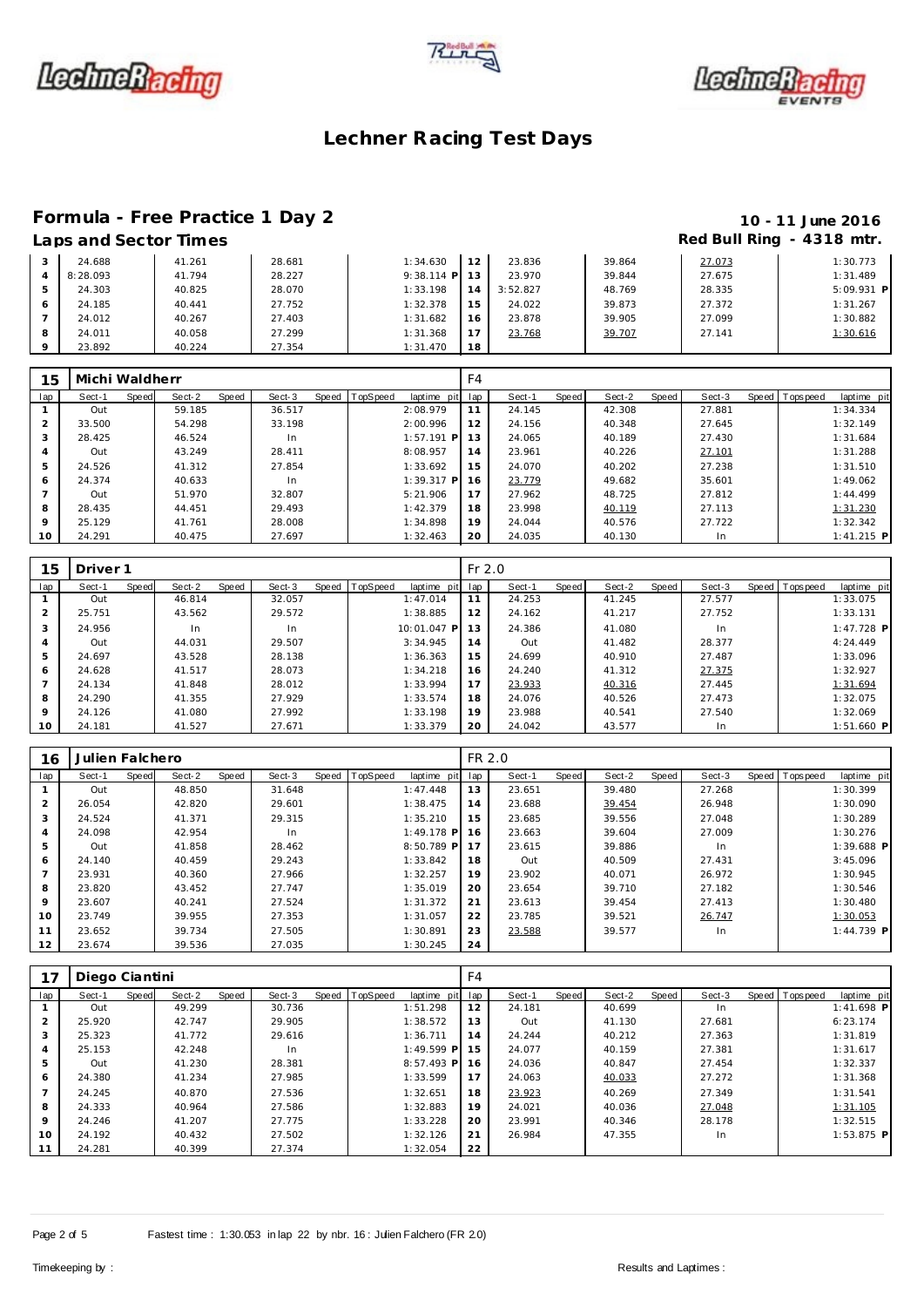





#### **Formula - Free Practice 1 Day 2 10 - 11 June 2016** Laps and Sector Times **Red Bull Ring - 4318 mtr. Red Bull Ring - 4318 mtr.**

| 18             | Jan-Erik Meikup |       |        |       |        |       |          |              | F <sub>4</sub> |        |       |        |       |        |                  |              |
|----------------|-----------------|-------|--------|-------|--------|-------|----------|--------------|----------------|--------|-------|--------|-------|--------|------------------|--------------|
| lap            | Sect-1          | Speed | Sect-2 | Speed | Sect-3 | Speed | TopSpeed | laptime pit  | lap            | Sect-1 | Speed | Sect-2 | Speed | Sect-3 | Speed   Topspeed | laptime pit  |
|                | Out             |       | 46.656 |       | 30.560 |       |          | 1:45.445     | 13             | 24.448 |       | 40.641 |       | 27.667 |                  | 1:32.756     |
| 2              | 26.311          |       | 42.805 |       | 30.409 |       |          | 1:39.525     | 14             | 24.373 |       | 40.393 |       | 27.722 |                  | 1:32.488     |
| 3              | 25.261          |       | 42.824 |       | 29.752 |       |          | 1:37.837     | 15             | 24.301 |       | 40.881 |       | 27.606 |                  | 1:32.788     |
| $\overline{4}$ | 24.848          |       | 42.065 |       | In     |       |          | $1:46.496$ P | 16             | 24.269 |       | 41.045 |       | 27.528 |                  | 1:32.842     |
| 5              | Out             |       | 44.691 |       | 28.820 |       |          | 8:37.798     | 17             | 24.256 |       | 40.495 |       | 27.636 |                  | 1:32.387     |
| 6              | 24.706          |       | 42.161 |       | 28.233 |       |          | 1:35.100     | 18             | 24.375 |       | 40.506 |       | 27.633 |                  | 1:32.514     |
|                | 24.586          |       | 40.865 |       | 27.892 |       |          | 1:33.343     | 19             | 24.356 |       | 40.334 |       | 27.520 |                  | 1:32.210     |
| 8              | 24.675          |       | 40.811 |       | 27.921 |       |          | 1:33.407     | 20             | 24.240 |       | 40.242 |       | 27.364 |                  | 1:31.846     |
| $\mathsf Q$    | 24.619          |       | 40.663 |       | 27.995 |       |          | 1:33.277     | 21             | 24.204 |       | 40.184 |       | 27.400 |                  | 1:31.788     |
| 10             | 24.351          |       | 40.556 |       | 27.942 |       |          | 1:32.849     | 22             | 24.304 |       | 40.331 |       | 27.546 |                  | 1:32.181     |
| 11             | 24.427          |       | 41.259 |       | 28.045 |       |          | 1:33.731     | 23             | 24.352 |       | 40.658 |       | 27.687 |                  | 1:32.697     |
| 12             | 24.443          |       | 40.706 |       | 27.934 |       |          | 1:33.083     | 24             | 24.270 |       | 42.375 |       | In.    |                  | $1:43.897$ P |

| 19      | Fabio Scherer |       |        |       |        |       |          |              | F <sub>4</sub> |        |       |        |       |        |       |            |              |
|---------|---------------|-------|--------|-------|--------|-------|----------|--------------|----------------|--------|-------|--------|-------|--------|-------|------------|--------------|
| lap     | Sect-1        | Speed | Sect-2 | Speed | Sect-3 | Speed | TopSpeed | laptime pit  | lap            | Sect-1 | Speed | Sect-2 | Speed | Sect-3 | Speed | T ops peed | laptime pit  |
|         | Out           |       | 53.208 |       | 32.831 |       |          | 1:57.119     |                | 25.800 |       | 40.440 |       | 27.528 |       |            | 1:33.768     |
|         | 28.987        |       | 44.738 |       | 30.325 |       |          | 1:44.050     | 12             | 24.183 |       | 41.132 |       | In     |       |            | $1:41.354$ P |
| 3       | 25.840        |       | 41.661 |       | 29.800 |       |          | 1:37.301     | 13             | Out    |       | 45.728 |       | 29.632 |       |            | 8:25.271     |
|         | 26.274        |       | 48.616 |       | In.    |       |          | $1:55.877$ P | 14             | 25.340 |       | 43.386 |       | 27.977 |       |            | 1:36.703     |
| 5       | Out           |       | 42.440 |       | 28.310 |       |          | $8:47.125$ P | 15             | 24.414 |       | 40.790 |       | 27.741 |       |            | 1:32.945     |
| 6       | 24.250        |       | 40.459 |       | 27.677 |       |          | 1:32.386     | 16             | 24.200 |       | 42.121 |       | 27.417 |       |            | 1:33.738     |
|         | 24.045        |       | 40.228 |       | 27.765 |       |          | 1:32.038     | 17             | 24.149 |       | 40.276 |       | 27.334 |       |            | 1:31.759     |
| 8       | 24.413        |       | 40.237 |       | 29.478 |       |          | 1:34.128     | 18             | 24.171 |       | 40.128 |       | 27.340 |       |            | 1:31.639     |
| $\circ$ | 24.159        |       | 40.082 |       | 27.564 |       |          | 1:31.805     | 19             | 24.093 |       | 39.976 |       | 27.187 |       |            | 1:31.256     |
| 10      | 24.301        |       | 40.014 |       | 27.497 |       |          | 1:31.812     | 20             | 24.067 |       | 40.539 |       | In.    |       |            | $1:39.761$ P |

| 21  | Richi Wagner |       |          |       |        |       |          |                 | F4 |        |       |        |       |        |                 |              |
|-----|--------------|-------|----------|-------|--------|-------|----------|-----------------|----|--------|-------|--------|-------|--------|-----------------|--------------|
| lap | Sect-1       | Speed | Sect-2   | Speed | Sect-3 | Speed | TopSpeed | laptime pit lap |    | Sect-1 | Speed | Sect-2 | Speed | Sect-3 | Speed Tops peed | laptime pit  |
|     | Out          |       | 51.541   |       | 32.322 |       |          | 1:55.110        |    | 26.376 |       | 44.724 |       | 29.386 |                 | 1:40.486     |
|     | 27.418       |       | 45.277   |       | 31.410 |       |          | 1:44.105        |    | 24.836 |       | 41.557 |       | 28.081 |                 | 1:34.474     |
|     | 25.258       |       | 42.700   |       | In     |       |          | 1:49.327 PI     |    | 24.381 |       | 41.935 |       | 28.886 |                 | 1:35.202     |
|     | Out          |       | 44.054   |       | 28.940 |       |          | $8:55.630$ P    |    | 24.515 |       | 42.020 |       | 28.227 |                 | 1:34.762     |
|     | 24.525       |       | 1:01.082 |       | 29.282 |       |          | 1:54.889        | 10 | 24.151 |       | 41.162 |       |        |                 | $1:37.991$ P |

| 23      | ukas Dunner. |       |        |       |        |       |                 |              | F4  |        |       |        |       |        |              |            |              |
|---------|--------------|-------|--------|-------|--------|-------|-----------------|--------------|-----|--------|-------|--------|-------|--------|--------------|------------|--------------|
| lap     | Sect-1       | Speed | Sect-2 | Speed | Sect-3 | Speed | <b>TopSpeed</b> | laptime pit  | lap | Sect-1 | Speed | Sect-2 | Speed | Sect-3 | <b>Speed</b> | T ops peed | laptime pit  |
|         | Out          |       | 54.537 |       | 44.252 |       |                 | 2:16.636     | 11  | 24.447 |       | 41.327 |       | 28.199 |              |            | 1:33.973     |
|         | 32.217       |       | 45.672 |       | In     |       |                 | $1:59.167$ P | 12  | 27.417 |       | 41.755 |       | 28.413 |              |            | 1:37.585     |
|         | Out          |       | 44.973 |       | 30.210 |       |                 | 8:25.040     | 13  | 24.488 |       | 40.984 |       | 28.230 |              |            | 1:33.702     |
|         | 26.372       |       | 43.149 |       | 30.637 |       |                 | 1:40.158     | 14  | 24.429 |       | 41.407 |       | 28.074 |              |            | 1:33.910     |
|         | 31.997       |       | 43.460 |       | 29.367 |       |                 | 1:44.824     | 15  | 24.381 |       | 44.344 |       | 27.962 |              |            | 1:36.687     |
| 6       | 30.715       |       | 48.276 |       | 28.844 |       |                 | 1:47.835     | 16  | 24.260 |       | 40.699 |       | 27.982 |              |            | 1:32.941     |
|         | 24.540       |       | 43.258 |       | 28.813 |       |                 | 1:36.611     | 17  | 24.278 |       | 40.653 |       | 28.326 |              |            | 1:33.257     |
| 8       | 24.511       |       | 41.420 |       | In     |       |                 | $1:40.057$ P | 18  | 24.383 |       | 40.802 |       | 29.542 |              |            | 1:34.727     |
| $\circ$ | Out          |       | 42.246 |       | 28.876 |       |                 | 2:37.640     | 19  | 24.327 |       | 40.703 |       | 28.012 |              |            | 1:33.042     |
| 10      | 24.761       |       | 41.502 |       | 28.306 |       |                 | 1:34.569     | 20  | 24.711 |       | 40.681 |       | In     |              |            | $1:39.583$ P |

| 28            | Finlay Hutchison |       |        |       |        |       |          |              | FR 2.0 |        |       |        |       |        |                 |              |
|---------------|------------------|-------|--------|-------|--------|-------|----------|--------------|--------|--------|-------|--------|-------|--------|-----------------|--------------|
| lap           | Sect-1           | Speed | Sect-2 | Speed | Sect-3 | Speed | TopSpeed | laptime pit  | lap    | Sect-1 | Speed | Sect-2 | Speed | Sect-3 | Speed Tops peed | laptime pit  |
|               | Out              |       | 49.181 |       | 31.684 |       |          | 1:49.015     | 11     | Out    |       | 44.210 |       | 29.491 |                 | 6:17.263     |
| $\mathcal{P}$ | 25.566           |       | 43.256 |       | 29.234 |       |          | 1:38.056     | 12     | 24.600 |       | 40.865 |       | 28.536 |                 | 1:34.001     |
| 3             | 8:31.073         |       | 42.875 |       | 29.501 |       |          | $9:43.449$ P | 13     | 24.254 |       | 40.467 |       | 27.941 |                 | 1:32.662     |
|               | 25.122           |       | 40.961 |       | 28.641 |       |          | 1:34.724     | 14     | 23.770 |       | 39.786 |       | 27.443 |                 | 1:30.999     |
| 5             | 23.931           |       | 40.473 |       | 28.155 |       |          | 1:32.559     | 15     | 23.690 |       | 39.976 |       | 27.333 |                 | 1:30.999     |
| 6             | 24.643           |       | 40.870 |       | 28.428 |       |          | 1:33.941     | 16     | 23.519 |       | 39.792 |       | 27.391 |                 | 1:30.702     |
|               | 23.822           |       | 40.474 |       | 27.625 |       |          | 1:31.921     | 17     | 23.573 |       | 40.286 |       | 27.359 |                 | 1:31.218     |
| 8             | 23.880           |       | 40.309 |       | 27.749 |       |          | 1:31.938     | 18     | 23.533 |       | 39.545 |       | 27.330 |                 | 1:30.408     |
| $\circ$       | 24.535           |       | 39.902 |       | 29.160 |       |          | 1:33.597     | 19     | 23.563 |       | 39.353 |       | In.    |                 | $1:38.464$ P |
| 10            | 24.657           |       | 40.790 |       | In.    |       |          | $1:39.974$ P | 20     |        |       |        |       |        |                 |              |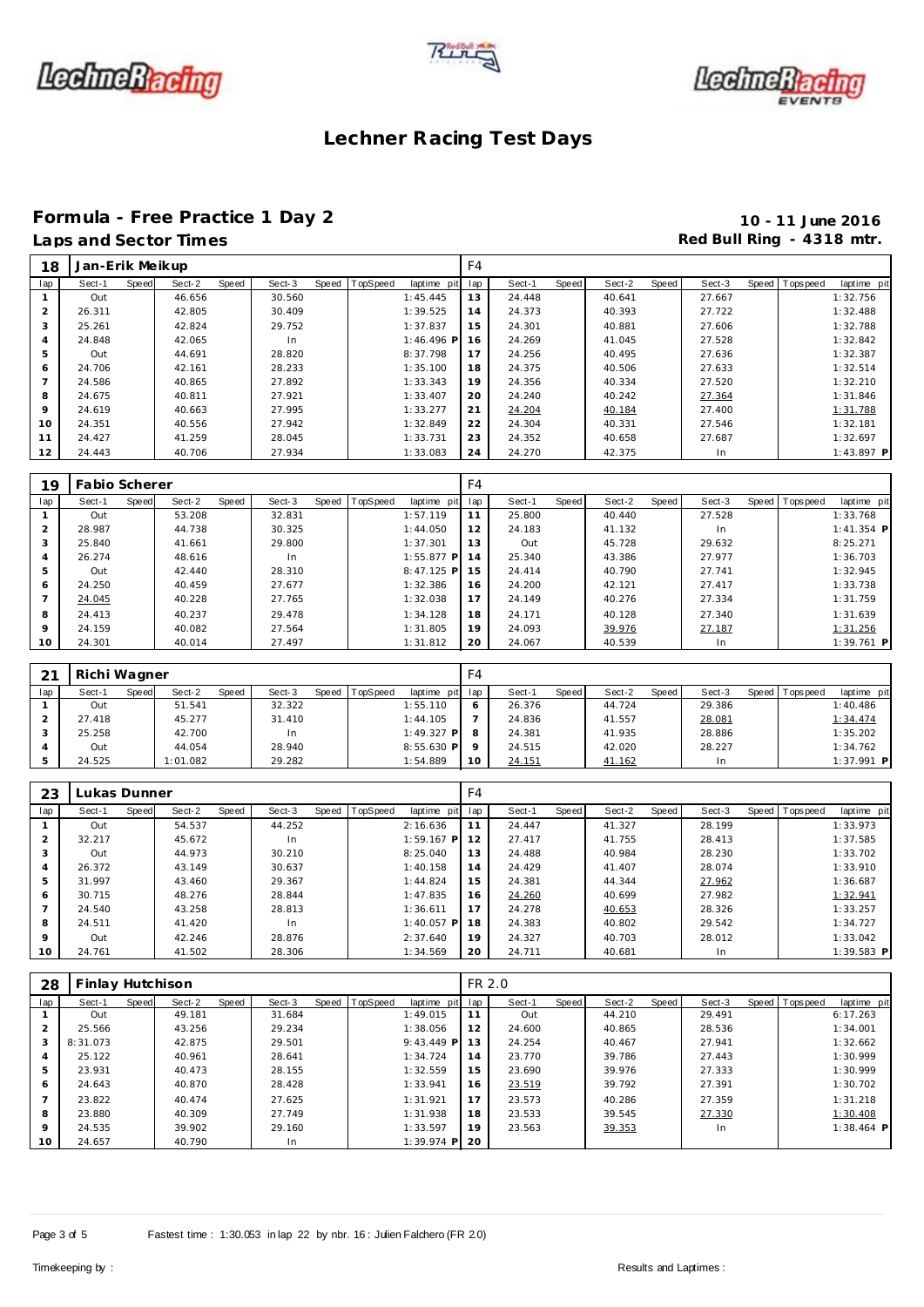





#### **Formula - Free Practice 1 Day 2 10 - 11 June 2016** Laps and Sector Times **Red Bull Ring - 4318 mtr. Red Bull Ring - 4318 mtr.**

| 29             |          |       | Mick Schumacher |       |        |       |          |                 | F <sub>4</sub> |        |         |        |       |        |                 |              |
|----------------|----------|-------|-----------------|-------|--------|-------|----------|-----------------|----------------|--------|---------|--------|-------|--------|-----------------|--------------|
| lap            | Sect-1   | Speed | Sect-2          | Speed | Sect-3 | Speed | TopSpeed | laptime pit lap |                | Sect-1 | Speed I | Sect-2 | Speed | Sect-3 | Speed Tops peed | laptime pit  |
|                | Out      |       | 45.207          |       | 29.481 |       |          | 1:43.238        | 11             | 24.052 |         | 40.926 |       | In     |                 | $1:38.038$ P |
|                | 26.048   |       | 42.353          |       | 28.736 |       |          | 1:37.137        | 12             | Out    |         | 43.801 |       | 28.320 |                 | 3:45.419     |
| 3              | 9:39.712 |       | 42.594          |       | 28.060 |       |          | 10:50.366 P     | 13             | 24.721 |         | 51.933 |       | 27.449 |                 | 1:44.103     |
| $\overline{4}$ | 24.254   |       | 40.853          |       | 29.373 |       |          | 1:34.480        | 14             | 23.967 |         | 40.358 |       | 27.046 |                 | 1:31.371     |
| 5              | 24.323   |       | 54.014          |       | 27.615 |       |          | 1:45.952        | 15             | 23.953 |         | 40.986 |       | 27.559 |                 | 1:32.498     |
| 6              | 24.357   |       | 41.314          |       | 27.552 |       |          | 1:33.223        | 16             | 23.914 |         | 40.079 |       | 26.999 |                 | 1:30.992     |
|                | 24.125   |       | 40.696          |       | 27.469 |       |          | 1:32.290        | 17             | 23.895 |         | 40.022 |       | 27.299 |                 | 1:31.216     |
| 8              | 24.134   |       | 40.386          |       | 27.499 |       |          | 1:32.019        | 18             | 23.996 |         | 39.880 |       | 27.093 |                 | 1:30.969     |
| 9              | 24.178   |       | 40.281          |       | 27.255 |       |          | 1:31.714        | 19             | 23.897 |         | 39.837 |       | 26.959 |                 | 1:30.693     |
| 10             | 23.988   |       | 40.050          |       | 27.188 |       |          | 1:31.226        | 20             | 23.836 |         | 39.807 |       | In     |                 | 1:38.362 P   |

| 44             | Juri Vips |       |        |       |        |       |          |              | F <sub>4</sub> |        |       |        |       |        |       |           |             |
|----------------|-----------|-------|--------|-------|--------|-------|----------|--------------|----------------|--------|-------|--------|-------|--------|-------|-----------|-------------|
| lap            | Sect-1    | Speed | Sect-2 | Speed | Sect-3 | Speed | TopSpeed | laptime pit  | lap            | Sect-1 | Speed | Sect-2 | Speed | Sect-3 | Speed | Tops peed | laptime pit |
|                | Out       |       | 49.597 |       | 31.224 |       |          | 1:49.946     | 12             | 24.875 |       | 41.486 |       | 27.691 |       |           | 1:34.052    |
| 2              | 28.077    |       | 45.324 |       | 29.026 |       |          | 1:42.427     | 13             | 24.247 |       | 40.487 |       | 28.743 |       |           | 1:33.477    |
| 3              | 25.068    |       | 42.053 |       | 28.687 |       |          | 1:35.808     | 14             | 24.243 |       | 40.373 |       | 27.696 |       |           | 1:32.312    |
| 4              | 26.187    |       | 47.604 |       | 30.064 |       |          | 1:43.855     | 15             | 23.981 |       | 40.108 |       | 27.222 |       |           | 1:31.311    |
| 5              | 7:34.604  |       | 41.622 |       | 27.766 |       |          | 8:43.992 P   | 16             | 23.910 |       | 40.134 |       | 27.274 |       |           | 1:31.318    |
| 6              | 24.310    |       | 40.678 |       | 28.092 |       |          | 1:33.080     | 17             | 24.053 |       | 40.050 |       | 27.147 |       |           | 1:31.250    |
| $\overline{7}$ | 24.116    |       | 40.754 |       | 30.188 |       |          | 1:35.058     | 18             | 25.359 |       | 41.438 |       | 27.559 |       |           | 1:34.356    |
| 8              | 24.138    |       | 40.443 |       | 27.899 |       |          | 1:32.480     | 19             | 23.973 |       | 40.009 |       | 27.158 |       |           | 1:31.140    |
| $\mathbf Q$    | 24.155    |       | 40.102 |       | 27.516 |       |          | 1:31.773     | 20             | 23.835 |       | 40.218 |       | 30.425 |       |           | 1:34.478    |
| 10             | 24.142    |       | 40.665 |       | In     |       |          | $1:38.620$ P | 21             | 24.093 |       | 39.974 |       | 27.030 |       |           | 1:31.097    |
| 11             | Out       |       | 44.332 |       | 29.135 |       |          | 5:15.938     | 22             | 23.954 |       | 40.178 |       | In.    |       |           | 1:39.687 P  |

| 49             | Lucas Legeret |       |        |       |        |                |             |     |        |       |        |       |        |                |              |
|----------------|---------------|-------|--------|-------|--------|----------------|-------------|-----|--------|-------|--------|-------|--------|----------------|--------------|
| lap            | Sect-1        | Speed | Sect-2 | Speed | Sect-3 | Speed TopSpeed | laptime pit | lap | Sect-1 | Speed | Sect-2 | Speed | Sect-3 | Speed Topspeed | laptime pit  |
|                | Out           |       | 47.749 |       | In     |                | 2:01.393 P  | 12  | 23.922 |       | 40.137 |       | 27.510 |                | 1:31.569     |
| $\overline{2}$ | Out           |       | 44.950 |       | 29.790 |                | 13:39.768 P | 13  | 24.309 |       | 39.958 |       | 27.605 |                | 1:31.872     |
| 3              | 24.904        |       | 42.091 |       | 28.930 |                | 1:35.925    | 14  | 23.986 |       | 39.977 |       | 27.597 |                | 1:31.560     |
| 4              | 24.301        |       | 42.375 |       | 28.335 |                | 1:35.011    | 15  | 23.858 |       | 40.211 |       | 27.294 |                | 1:31.363     |
| 5              | 24.167        |       | 41.307 |       | 28.204 |                | 1:33.678    | 16  | 23.928 |       | 40.133 |       | 27.265 |                | 1:31.326     |
| 6              | 24.496        |       | 41.003 |       | 28.089 |                | 1:33.588    | 17  | 23.733 |       | 39.845 |       | 27.400 |                | 1:30.978     |
|                | 24.193        |       | 40.665 |       | 27.762 |                | 1:32.620    | 18  | 23.777 |       | 39.985 |       | 28.151 |                | 1:31.913     |
| 8              | 24.022        |       | 40.461 |       | 27.829 |                | 1:32.312    | 19  | 23.845 |       | 39.893 |       | 27.359 |                | 1:31.097     |
| 9              | 24.594        |       | 40.269 |       | 27.818 |                | 1:32.681    | 20  | 23.762 |       | 39.925 |       | 27.154 |                | 1:30.841     |
| 10             | 23.944        |       | 40.351 |       | 27.903 |                | 1:32.198    | 21  | 23.824 |       | 40.177 |       | In     |                | $1:44.781$ P |
| 11             | 24.160        |       | 40.109 |       | 27.431 |                | 1:31.700    | 22  |        |       |        |       |        |                |              |

| 66      | Simo Laaksonen |       |        |       |        |                |                 | F4 |        |       |        |       |        |                |              |
|---------|----------------|-------|--------|-------|--------|----------------|-----------------|----|--------|-------|--------|-------|--------|----------------|--------------|
| lap     | Sect-1         | Speed | Sect-2 | Speed | Sect-3 | Speed TopSpeed | laptime pit lap |    | Sect-1 | Speed | Sect-2 | Speed | Sect-3 | Speed Topspeed | laptime pit  |
|         | Out            |       | 47.863 |       | 30.441 |                | 1:46.716        | 10 | 24.072 |       | 40.124 |       | 27.807 |                | 1:32.003     |
|         | 25.719         |       | 42.185 |       | 28.545 |                | 1:36.449        | 11 | 23.961 |       | 40.105 |       | 27.540 |                | 1:31.606     |
| 3       | 24.296         |       | 42.748 |       | In     |                | $1:41.722$ P    | 12 | 23.953 |       | 40.394 |       | In.    |                | $1:38.188$ P |
| 4       | Out            |       | 42.561 |       | 28.063 |                | 10:16.956       | 13 | Out    |       | 45.087 |       | 28.639 |                | 9:16.677     |
| 5       | 24.174         |       | 40.767 |       | 28.015 |                | 1:32.956        | 14 | 24.331 |       | 47.550 |       | 29.554 |                | 1:41.435     |
| 6       | 24.176         |       | 40.560 |       | 27.961 |                | 1:32.697        | 15 | 24.367 |       | 40.741 |       | 27.598 |                | 1:32.706     |
|         | 24.140         |       | 40.335 |       | 27.728 |                | 1:32.203        | 16 | 24.018 |       | 40.285 |       | 27.392 |                | 1:31.695     |
| 8       | 24.090         |       | 40.271 |       | 27.730 |                | 1:32.091        | 17 | 23.943 |       | 40.200 |       | 27.162 |                | 1:31.305     |
| $\circ$ | 24.026         |       | 40.445 |       | 27.614 |                | 1:32.085        | 18 | 23.949 |       | 40.205 |       |        |                | $1:39.656$ P |

| 68             |        |       | Juan Manuel Correa |       |        |                  |              | F4  |        |       |        |       |           |                   |              |
|----------------|--------|-------|--------------------|-------|--------|------------------|--------------|-----|--------|-------|--------|-------|-----------|-------------------|--------------|
| lap            | Sect-1 | Speed | Sect-2             | Speed | Sect-3 | Speed   TopSpeed | laptime pit  | lap | Sect-1 | Speed | Sect-2 | Speed | Sect-3    | Speed   Tops peed | laptime pit  |
|                | Out    |       | 48.564             |       | 30.687 |                  | 1:54.906     | 12  | 23.947 |       | 40.081 |       | In        |                   | $1:38.412$ P |
| $\overline{2}$ | 25.912 |       | 43.112             |       | 28.868 |                  | 1:37.892     | 13  | Out    |       | 43.943 |       | 28.658    |                   | 4:25.156     |
| 3              | 24.648 |       | 42.880             |       | In.    |                  | $1:44.964$ P | 14  | 24.537 |       | 51.452 |       | 27.805    |                   | 1:43.794     |
| 4              | Out    |       | 47.957             |       | 28.452 |                  | $9:34.189$ P | 15  | 23.952 |       | 41.358 |       | 27.653    |                   | 1:32.963     |
| 5              | 24.431 |       | 40.914             |       | 28.277 |                  | 1:33.622     | 16  | 24.037 |       | 40.082 |       | 27.244    |                   | 1:31.363     |
| 6              | 24.286 |       | 40.417             |       | 27.582 |                  | 1:32.285     | 17  | 23.888 |       | 40.132 |       | 27.341    |                   | 1:31.361     |
|                | 23.958 |       | 40.451             |       | 27.388 |                  | 1:31.797     | 18  | 23.929 |       | 39.896 |       | 27.149    |                   | 1:30.974     |
| 8              | 24.003 |       | 40.204             |       | 28.033 |                  | 1:32.240     | 19  | 23.785 |       | 39.862 |       | 27.184    |                   | 1:30.831     |
| 9              | 23.956 |       | 40.711             |       | 27.494 |                  | 1:32.161     | 20  | 23.840 |       | 39.972 |       | 27.072    |                   | 1:30.884     |
| 10             | 24.088 |       | 40.752             |       | 27.788 |                  | 1:32.628     | 21  | 23.769 |       | 39.735 |       | <b>In</b> |                   | $1:40.607$ P |